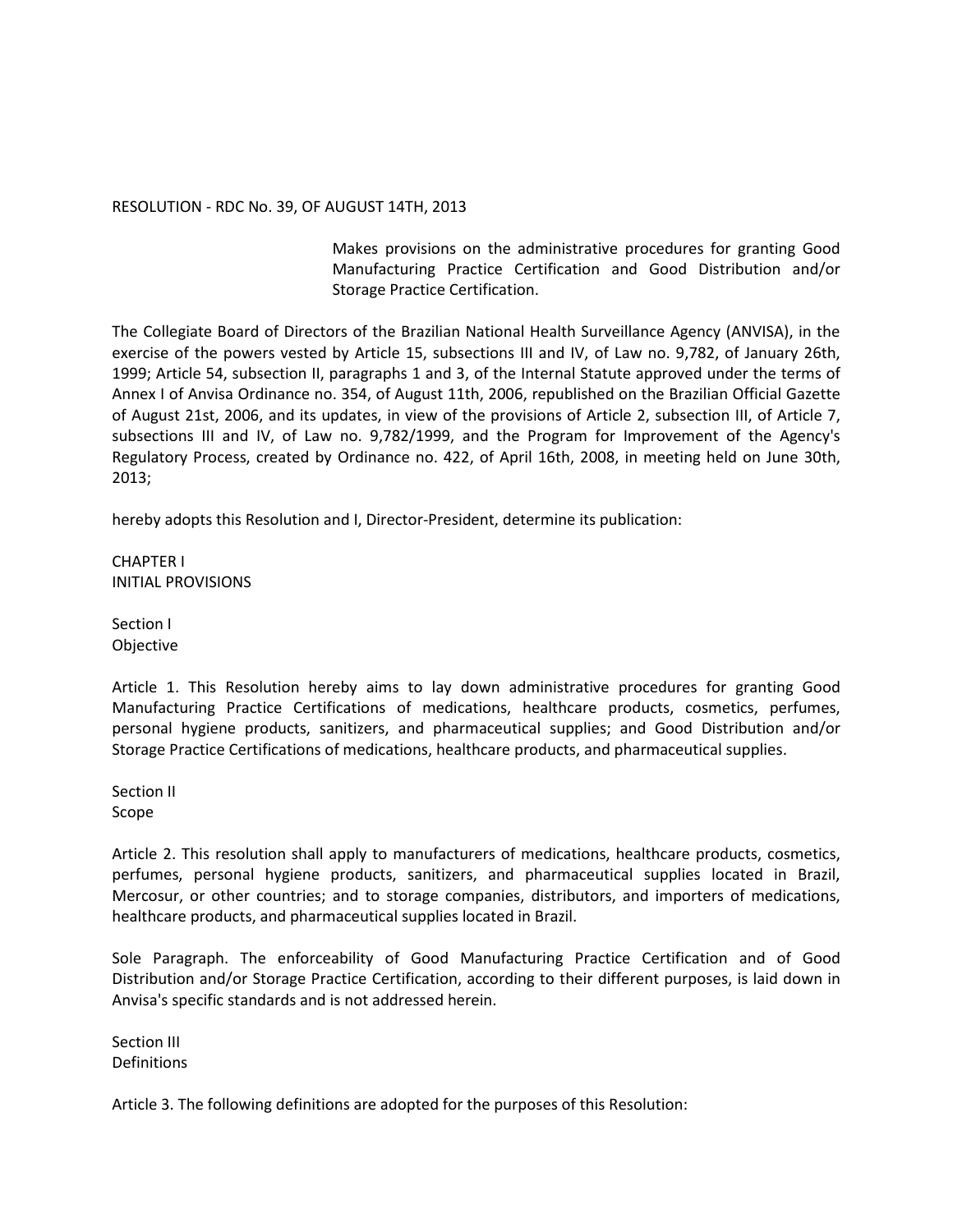I- storage: set of operations that includes stock and shipment of finished products and other related controls;

II- Good Distribution and/or Storage Practice Certificate (GDSPC): document issued by Anvisa certifying that a certain establishment complies with the Good Distribution and Storage Practices or Good Storage Practices laid down in the legislation in force;

III- Good Manufacturing Practice Certificate (GMPC): document issued by Anvisa certifying that a certain establishment complies with the Good Manufacturing Practices laid down in the legislation in force;

IV- technical-operational conditions (CTO): classification applied in Brazil to establishments or production lines in the beginning of their activities or to existing production lines that have technical and operational capacity adequate for industrial scale manufacture of medications and healthcare products, when including a new pharmaceutical formula/ risk class;

V- distribution: set of operations that includes wholesale and excludes direct sale of products to the public;

VI- company: physical or legal person, public or private, that performs as their main activity or outsources the commercialization, selling, supply, and distribution of medications, healthcare products, cosmetics, perfumes, personal hygiene products, sanitizers, and pharmaceutical supplies, being considered as such, for the purposes of the herein Resolution, parastatal entities and the organs of the direct, indirect, federal, state, federal district, territorial, and municipal administration, all of which are in charge of corresponding services;

VII- establishment: unit responsible for the performance of one or more activities that may be certified;

VIII- establishment classified as "under requirement": establishment in which non-conformities deemed as of low criticality were detected upon inspection;

IX- establishment classified as "unsatisfactory": establishment that does not comply upon inspection with the critical requirements for Good Practices;

X- establishment classified as "satisfactory": establishment that complies upon inspection with the requirements for Good Practices;

XI- manufacture: set of operations that includes the acquisition of materials, production, quality control, release, storage and shipment of finished products, and other related controls;

XII- method of obtention: method through which the pharmaceutical supply is obtained;

XIII- pharmaceutical form: final presentation state of a pharmaceutical preparation after carrying out one or more operations, with or without the addition of excipients, in order to facilitate its use through a certain administration route;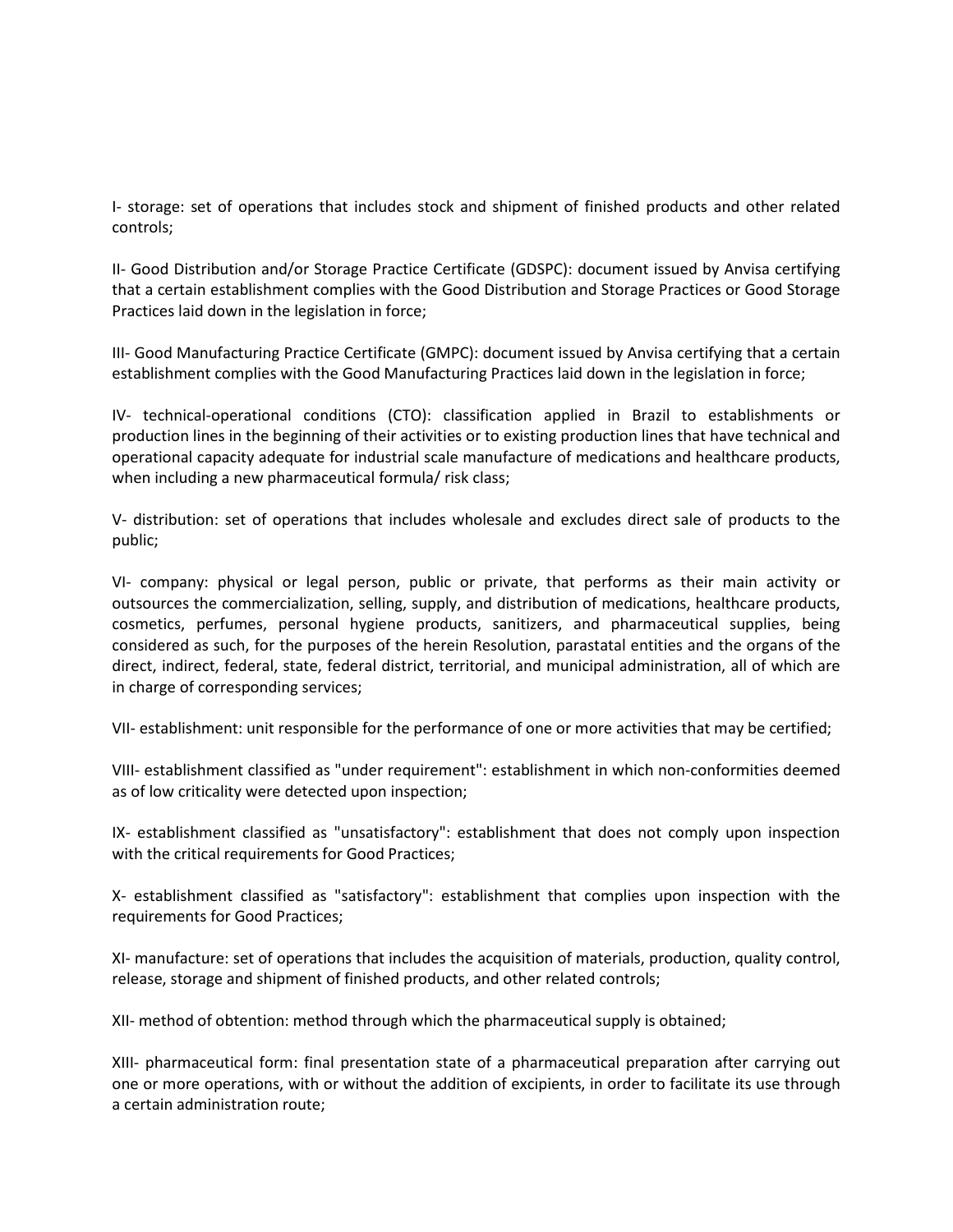XIV- biologically active pharmaceutical supply: active pharmaceutical supplies, such as allergens, monoclonal antibodies, hemoderivatives, and microorganisms used in the production of probiotics and immunological products, and active supplies obtained from biological fluids or tissues of animal origin, and from biotechnological procedures;

XV- pharmaceutical supply: therapeutic substance/raw material or additive or complementary substance of any nature, intended to be used in medications;

XVI- bulk product: any product that has completed all manufacturing stages except for the packaging process. Sterile products in their primary packaging shall be deemed as bulk products;

XVII- finished product: product that has completed all manufacturing stages, including labeling and final packaging;

XVIII- in-process product: partially processed product that must be submitted to subsequent manufacturing stages before becoming a bulk product or a finished product;

XIX- personal hygiene products, cosmetics, and perfumes: preparations constituted by natural or synthetic substances, intended to be externally used in several parts of the human body, such as skin, capillary system, nails, lips, external genital organs, teeth, and mucous membranes of the oral cavity, with the exclusive or main objective to clean or perfume them, change their appearance, correct body odor, protect them and/or keep them in a good state;

XX- healthcare products: products classified as medical (material and equipment) or in-vitro diagnostic products;

XXI- critical requirement: requirement whose non-compliance may lead to a situation in which the use or exposition to the product may highly probably cause risk to health, resulting in death, life threat, permanent or temporary damage;

XXII- sanitizers: substance or preparation intended to be applied in objects, tissues, inanimate surfaces, and environments with the intention of cleaning, disinfecting, disinfesting, sanitizing, deodorizing, and odorizing, besides disinfecting drinking water, pools, and agricultural products.

## CHAPTER II GENERAL CONDITIONS OF CERTIFICATION

Article 4. The grant of the Certification addressed herein shall depend on the verification of the effective compliance with the provisions herein and with the requirements laid down in the standards in force addressing Good Manufacturing Practices and Good Distribution and/or Storage Practices.

Article 5. The analysis of the applications for Certification shall be carried out according to the chronological order of their filing date.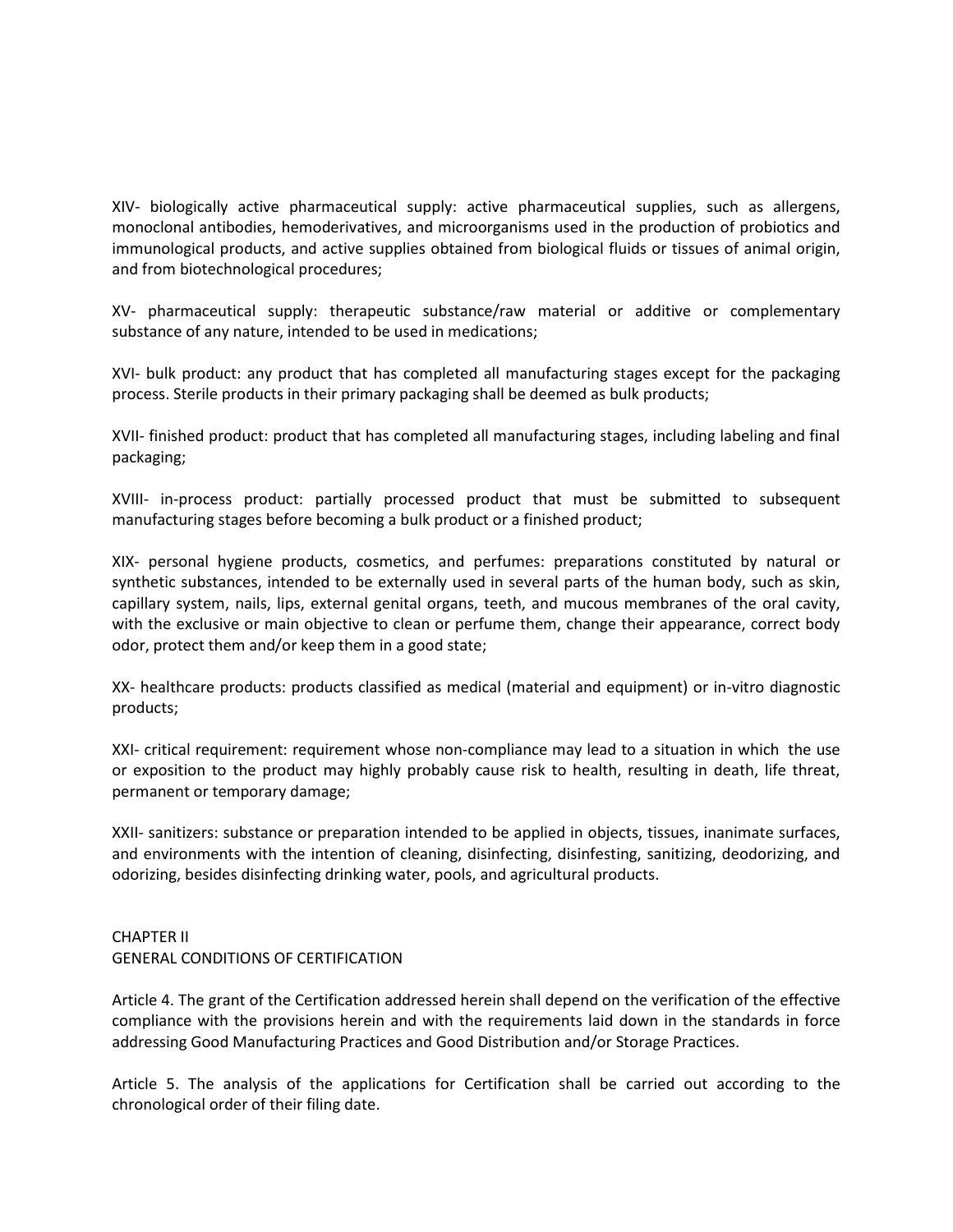Paragraph 1. Due to the inspection to be conducted in a certain establishment, all the applications regarding such establishment and the products under the same category as that which has originated the audit (medications, healthcare products, cosmetics, perfumes, personal hygiene products, sanitizers, or pharmaceutical supplies) shall be analyzed and included within the scope of the initially planned inspection.

Paragraph 2. The exceptions laid down by other Anvisa Regulations to the rule set forth in the aforementioned caput shall be considered when determining the application analysis order.

Article 6. Applications for Certification shall be dismissed if the competent health surveillance authority proves the unsatisfactoriness of the establishment with regard to Good Practices.

Article 7. Should the establishment be classified as "under requirement" after being inspected, the respective requirements made shall be met within up to 120 days, counted from the date of their acknowledgment.

Paragraph 1. Establishments currently classified as "under requirement" on the date of the publication of the herein Resolution shall have 120 additional days for the compliance with their respective requirements, counted from the date of this publication.

Paragraph 2. Non-compliance with the requirements within the deadline aforementioned in the caput and in paragraph 1 shall result in the dismissal of the applications.

Article 8. The previous payment of the corresponding health surveillance inspection fee (TFVS) is hereby a condition for the analysis of the applications for Certification.

Paragraph 1. The application analysis begins with the conduction of control and inspection activities, consubstantiated in the exercise of police power; as a result, after the analysis process has begun, there shall not be admitted any request for changing the inspection site or for using the fee for other purposes, as the corresponding TFVS will have been already used in the technical analysis.

Paragraph 2. Should Good Manufacturing Practice Certifications be requested for establishments located in MERCOSUR, except Brazil, or in other countries, requests for changing the inspection date agreed between the parties and already approved by the competent instance at Anvisa shall not be acceptable and the denial to comply with such date shall result in the dismissal of the application.

Paragraph 3. Requests for Good Manufacturing Practice Certifications for establishments located in MERCOSUR, except Brazil, or in other countries may have, at the requesting company's discretion, their position in line changed if the same requesting company submits another application that is in another position in line, provided that the inspection dates have not been approved yet by the competent instance at Anvisa.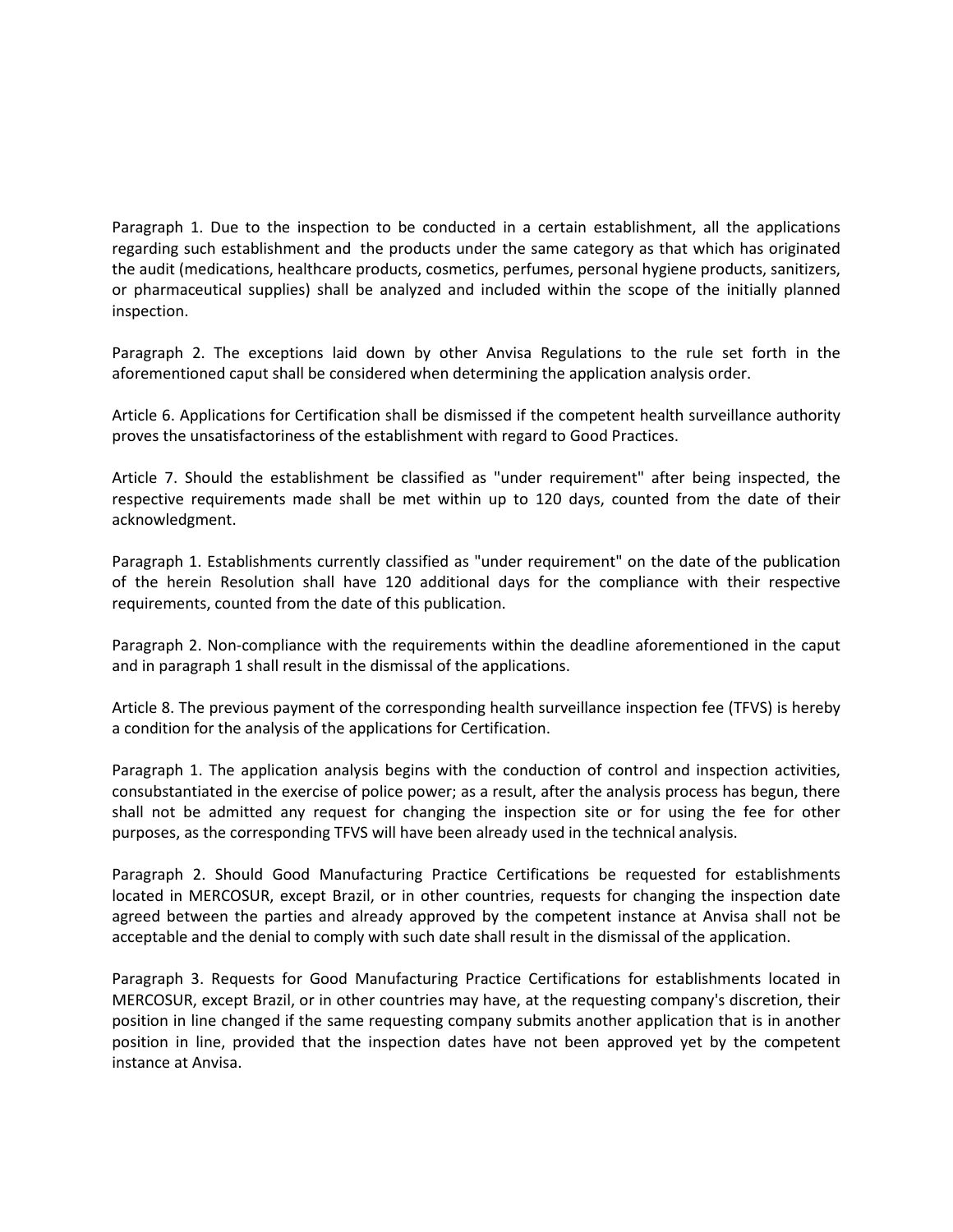Paragraph 4. Requests for Good Manufacturing Practice Certifications for establishments located in MERCOSUR, except Brazil, or in other countries may have, at the requesting company's discretion, a new manufacturing site indicated when the originally indicated establishment no longer manufactures the product addressed in the Certification request, being this new site deemed as the establishment object of the Certification, provided that the documents proving the shutdown of the manufacturing activities related to the product of interest have been submitted.

Article 9. Good Manufacturing Practice Certificates and Good Distribution and/or Storage Practice Certificates shall be valid for two years, counted from the date of their publication on the Brazilian Official Gazette.

Article 10. Good Manufacturing Practice Certifications and Good Distribution and/or Storage Practice Certifications shall be canceled if non-compliance with the requirements set forth in the Good Practice standards in force is proven by the competent health surveillance authority.

Article 11. Good Practice Certificates shall be issued in a sole copy under the name of the establishment where the activity object of Certification is performed.

Paragraph 1. Additional copies may be requested by the requesting company of the original Certification.

Paragraph 2. In cases of establishments located in other countries, their Good Practice Certificate shall mention the company name, Brazilian Registry of Legal Entities (CNPJ), and the Operating Permit (AFE) of the requesting importer.

Article 12. Requests for the inclusion of new pharmaceutical supplies, forms, or risk classes of healthcare products within the scope of Good Manufacturing Practice Certificates shall be subject to the evaluation performed by Anvisa's technical department and shall not change the expiration date of the Certificate in force.

Paragraph 1. With regard to medications and pharmaceutical supplies, should they refer to different production lines or methods of obtention, a new application for Certification shall be submitted.

Paragraph 2. With regard to healthcare products, should they refer to different production lines, an application for change or addition on the Certification shall be submitted.

CHAPTER III CERTIFICATE GRANT AND ITS CRITERIA

Section I Medications

Article 13. The following Good Practice Certifications shall be susceptible to request: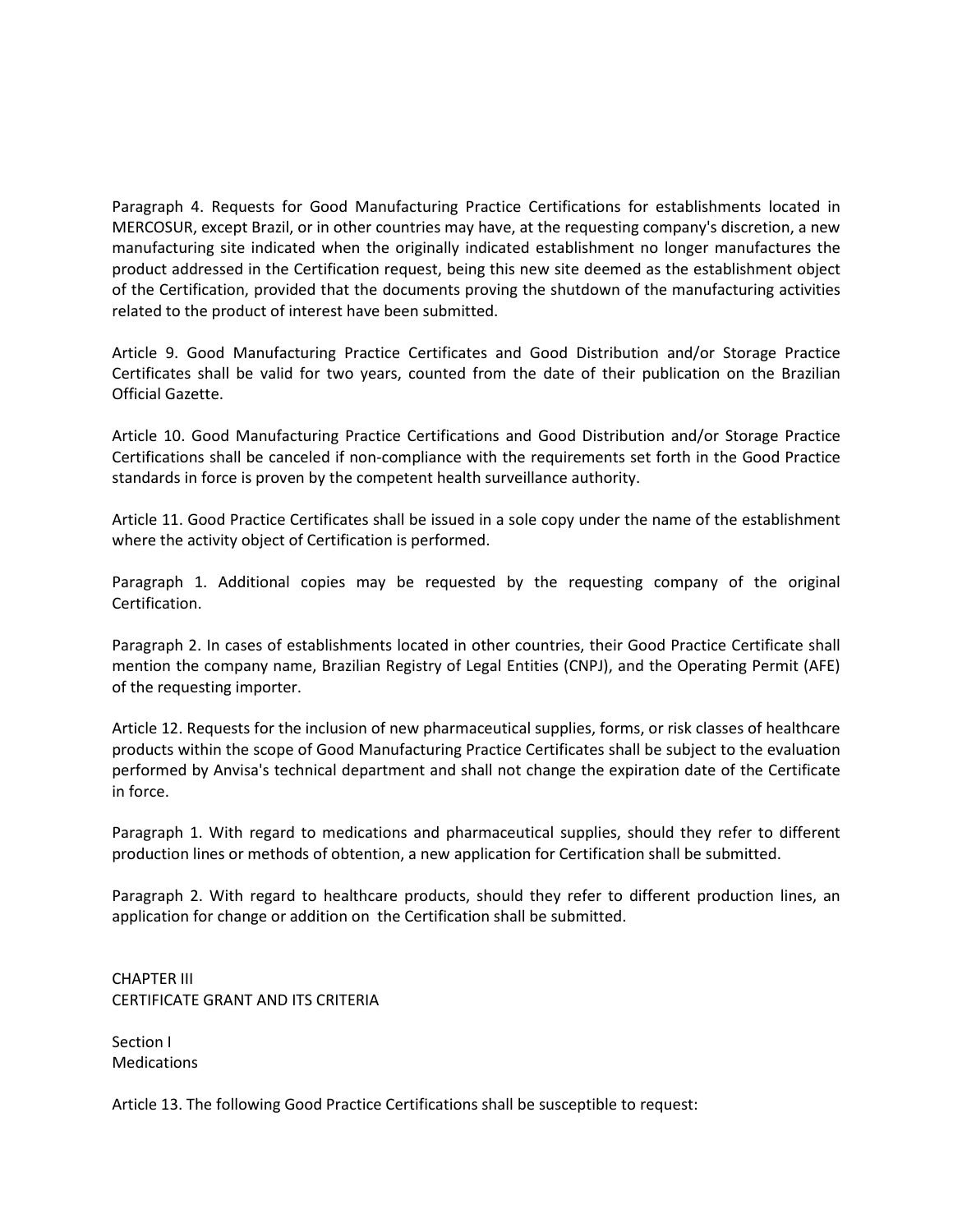I- Good Manufacturing Practice Certification of medications in Brazil;

II- Good Manufacturing Practice Certification of medications in MERCOSUR;

III- Good Manufacturing Practice Certification of medications in other countries; and

IV- Good Distribution and/or Storage Practice Certification of medications in Brazil.

Article 14. Good Manufacturing Practice Certifications of medications shall be granted to each establishment, for each production line.

Article 15. Good Manufacturing Practice Certificates of medications shall describe, for each production line, the pharmaceutical forms and biologically pharmaceutical supplies, whose requirements set forth in the Good Practice standards in force are fulfilled by the establishment.

Paragraph 1. When the establishment object of Certification is not responsible for every manufacturing stage of a certain pharmaceutical form or biologically active pharmaceutical supply, the certificate shall describe the respective intermediates or the manufacturing stages for which the establishment is responsible.

Paragraph 2. Production lines restricted to secondary packaging shall not have the pharmaceutical forms discriminated in the Certificate.

Paragraph 3. Certifications addressing classes of penicillins, cephalosporins, carbapenems, citotoxics, and biological preparations containing live microorganisms shall also discriminate the specific pharmaceutical forms of these classes.

Paragraph 4. Certifications addressing hormonal products that require segregation of their production areas shall also discriminate the pharmaceutical forms of such products.

Paragraph 5. Certifications addressing biologically active pharmaceutical supplies and their intermediate inputs shall present the description provided by the Brazilian Common Denomination (DCB).

Paragraph 6. Certifications addressing radiopharmaceutical medications shall present the description provided by the Brazilian Common Denomination (DCB) and related to the product's pharmaceutical form.

Article 16. The following production lines of medications are hereby established:

I - sterile products;

- II non-sterile solids;
- III non-sterile liquids;
- IV non-sterile semisolids;
- V medical gases;
- VI medical cryogenic liquids; and
- VII biologically active pharmaceutical supplies.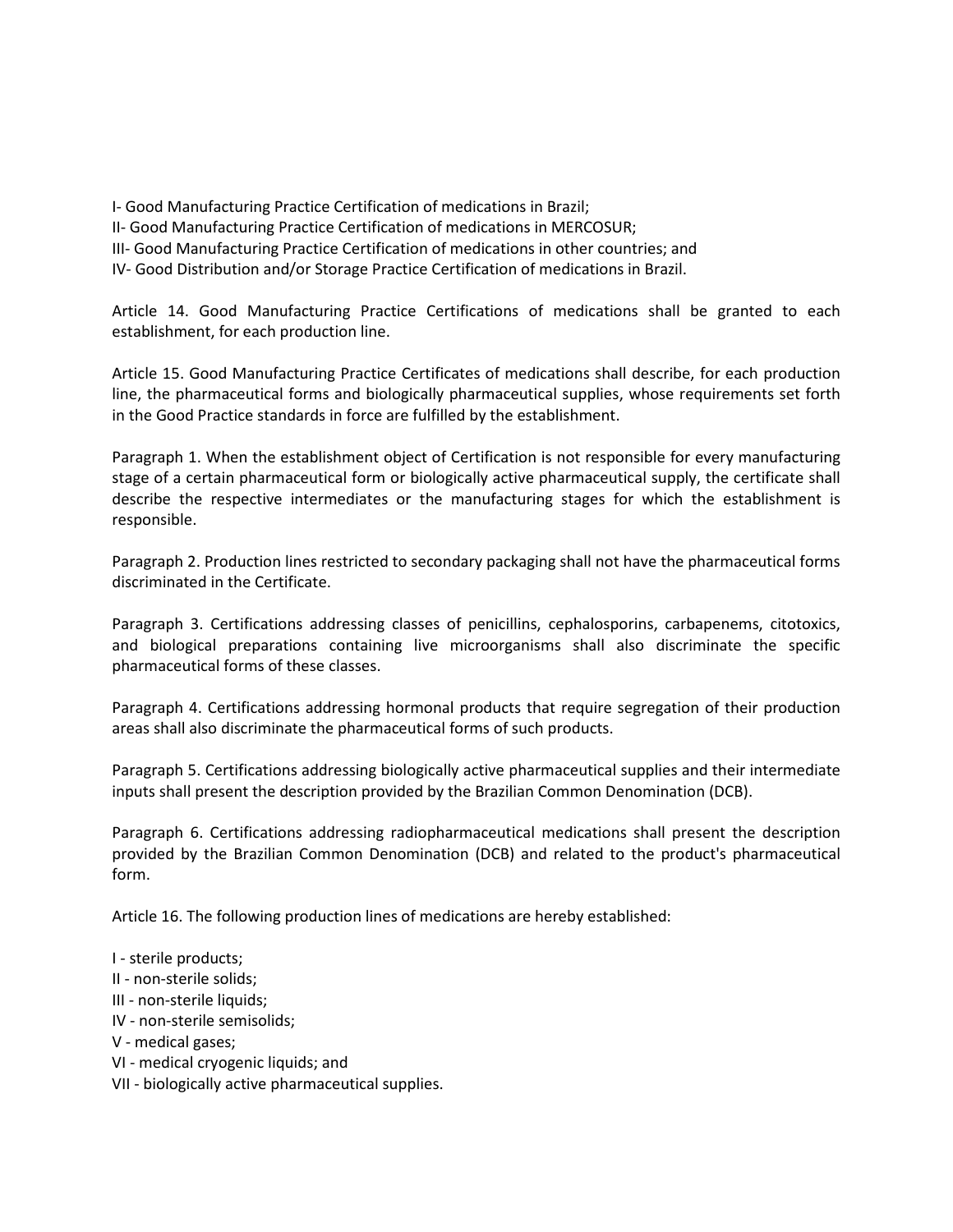Article 17. The pharmaceutical forms associated to the respective production lines aforementioned in Article 16 shall be those defined by the version in force of the Controlled Vocabulary of Pharmaceutical Forms, Administration Routes, and Medication Packaging, published by Anvisa.

Article 18. Good Distribution and/or Storage Certifications of medications shall be granted to each establishment.

Article 19. Good Distribution and/or Storage Practice Certificates of medications shall present the number of the Special Authorization if the establishment certified has adequate conditions to control medications that contain substances subject to special control.

Article 20. In cases of establishments or production lines in the beginning of their activities or in cases of inclusion of new pharmaceutical forms to an existing production line, Good Manufacturing Practice Certificates shall be issued when the inspection report draws the conclusion that such establishments have technical-operational conditions (CTO) for the situation in question.

Article 21. Interdicted establishments shall be classified under CTO upon the inspection intended for grating operating permission when they prove the compliance with Article 22 and the adequacy of the items that motivated such inspection.

Sole Paragraph. Regarding the situation aforementioned in the caput, the classification under CTO shall not be applicable for Certification purposes; in these cases, a new inspection shall be conducted with the production line in operation in order to verify the effectiveness of the adequacies.

Article 22. The establishment shall be classified under CTO when it fully complies with the requirements related to the following items and laid down in the standards in force on Good Manufacturing Practices of medications:

I- indispensable technical facilities, equipment, and apparatus (production, warehouses, utilities, and quality control) in conditions required for their intended purpose (including qualifications and calibrations);

II- qualified air treatment system in conditions required for its intended purpose;

III- water treatment system in conditions required for its intended purpose, including the qualification of the facilities and of the operations, and the initial validation phases concluded (phases I and II);

IV- standard formulas defined for each product to be manufactured;

V- implemented and operant quality system;

VI- clearly defined validation policy (which includes the guidelines for the validation of processes, cleanliness, computer systems, and analytical methods);

VII- standard operating procedures, manufacturing processes, and other required documents concluded, approved, and updated;

VIII- means for inspection and quality control of the products manufactured, including specifications and analytical methods;

IX- indispensable conditions of hygiene, related to personnel and material, for ensuring purity and efficacy of the finished products to be shipped for consumption;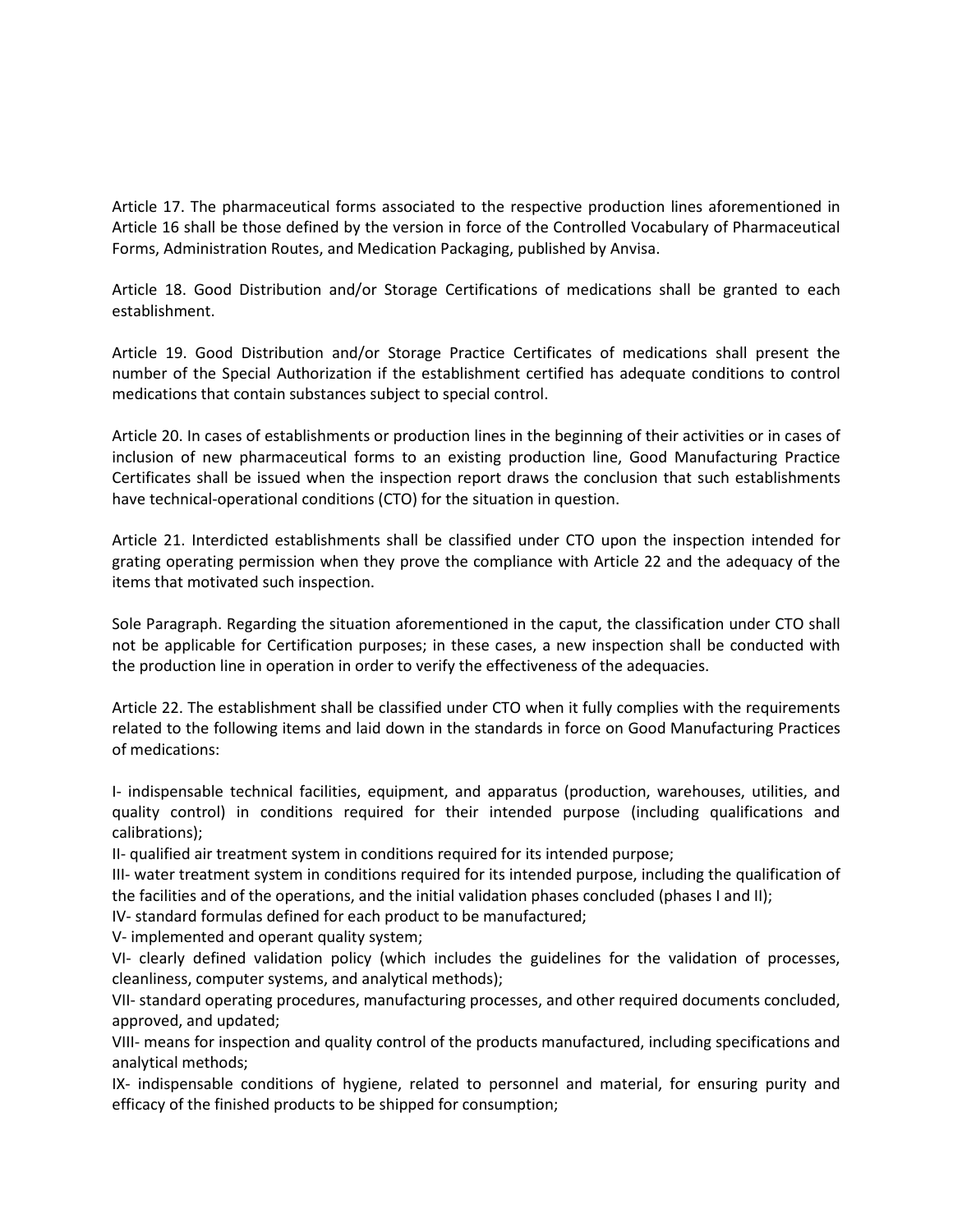X- trained human resources to perform production activities, quality control, quality assurance, and other supporting activities; and

XI- means capable of eliminating or reducing pollution elements resulting from industrialization and that may have harmful effects on health.

Section II Healthcare Products

Article 23. The following Good Practice Certifications shall be susceptible to request:

I- Good Manufacturing Practice Certification of healthcare products in Brazil; II- Good Manufacturing Practice Certification of healthcare products in MERCOSUR; III- Good Manufacturing Practice Certification of healthcare products in other countries; and IV- Good Distribution and/or Storage Practice Certification of healthcare products in Brazil.

Article 24. Good Manufacturing Practice Certifications of healthcare products shall be granted to each establishment, for each production line.

Sole Paragraph. The Certificate shall describe, for each production line, the respective risk classes of the products whose requirements set forth in the Good Practice standards in force are fulfilled by the establishment.

Article 25. The following production lines of healthcare products are hereby established:

- I materials and equipment for medical use; and
- II in-vitro diagnostic products, except equipment.

Article 26. In cases of establishments or production lines in the beginning of their activities or in cases of inclusion of a new risk class to an existing production line, Good Manufacturing Practice Certificates shall be issued when the inspection report draws the conclusion that such establishments have technical-operational conditions (CTO) for the situation in question.

Article 27. The establishment shall be classified under CTO when it fully complies with the requirements related to the following items and laid down in the standards in force on Good Practices of healthcare products:

I- existence of indispensable technical facilities, equipment, and apparatus (production, warehouses, utilities, and quality control) in conditions required for their intended purpose (including qualifications and calibrations);

II- environmental control system in conditions required for its intended purpose;

III- utility systems supporting the manufacturing process in conditions required for their intended purpose, including the qualification of the facilities and of the operations, and the initial validation phases concluded;

IV- quality system duly described, implemented and in operation;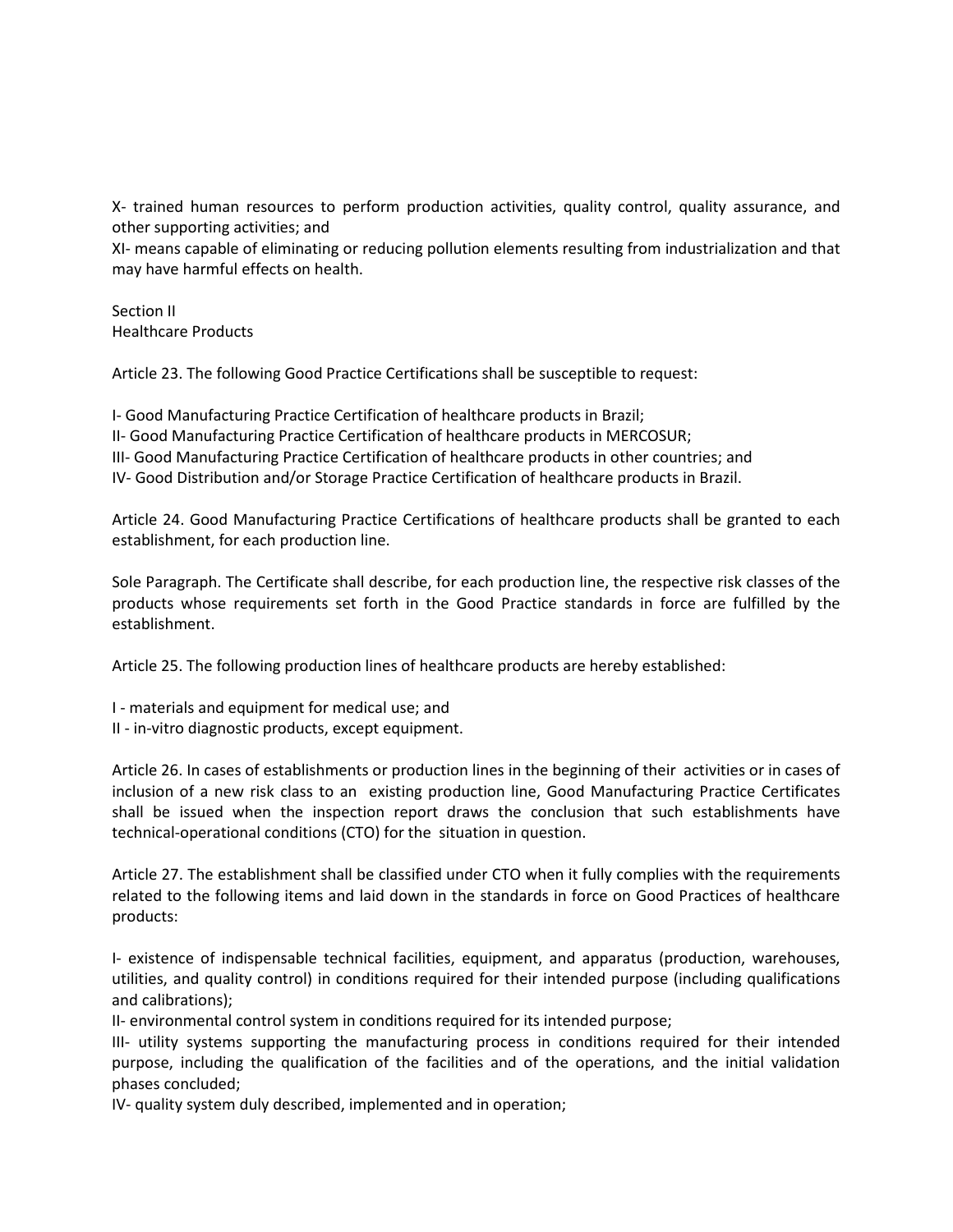V- proof of compliance with the design development and control stages until the production of pilot batches or first units, for design validation and, if applicable, process validation;

VI- manufacturing specifications for each product to be manufactured, including quality control procedures;

VII- existence of trained human resources to perform production activities, quality control, quality assurance, and other supporting activities; and

VIII- existence of means capable of eliminating or reducing pollution elements resulting from industrialization and that may have harmful effects on health.

Article 28. Good Distribution and/or Storage Practice Certifications of healthcare products shall be granted to each establishment.

Section III

Cosmetics, Perfumes, and Personal Hygiene Products

Article 29. The following Good Practice Certifications shall be susceptible to request:

I- Good Manufacturing Practice Certification of cosmetics, personal hygiene products, and perfumes in Brazil;

II- Good Manufacturing Practice Certification of cosmetics, personal hygiene products, and perfumes in MERCOSUR;

III- Good Manufacturing Practice Certification of cosmetics, personal hygiene products, and perfumes in other countries;

Article 30. Good Manufacturing Practice Certifications of cosmetics, personal hygiene products, and perfumes shall be granted to each establishment, for each production line.

Sole Paragraph. The cases of new establishments or new production lines shall depend on the submission of a new application for Certification.

Article 31. The following production lines of cosmetics, personal hygiene products, and perfumes are hereby established:

I- liquids; II- solids; III- semisolids; and IV- aerosols.

Section IV Sanitizers

Article 32. The following Good Practice Certifications shall be susceptible to request:

I- Good Manufacturing Practice Certification of sanitizers in Brazil;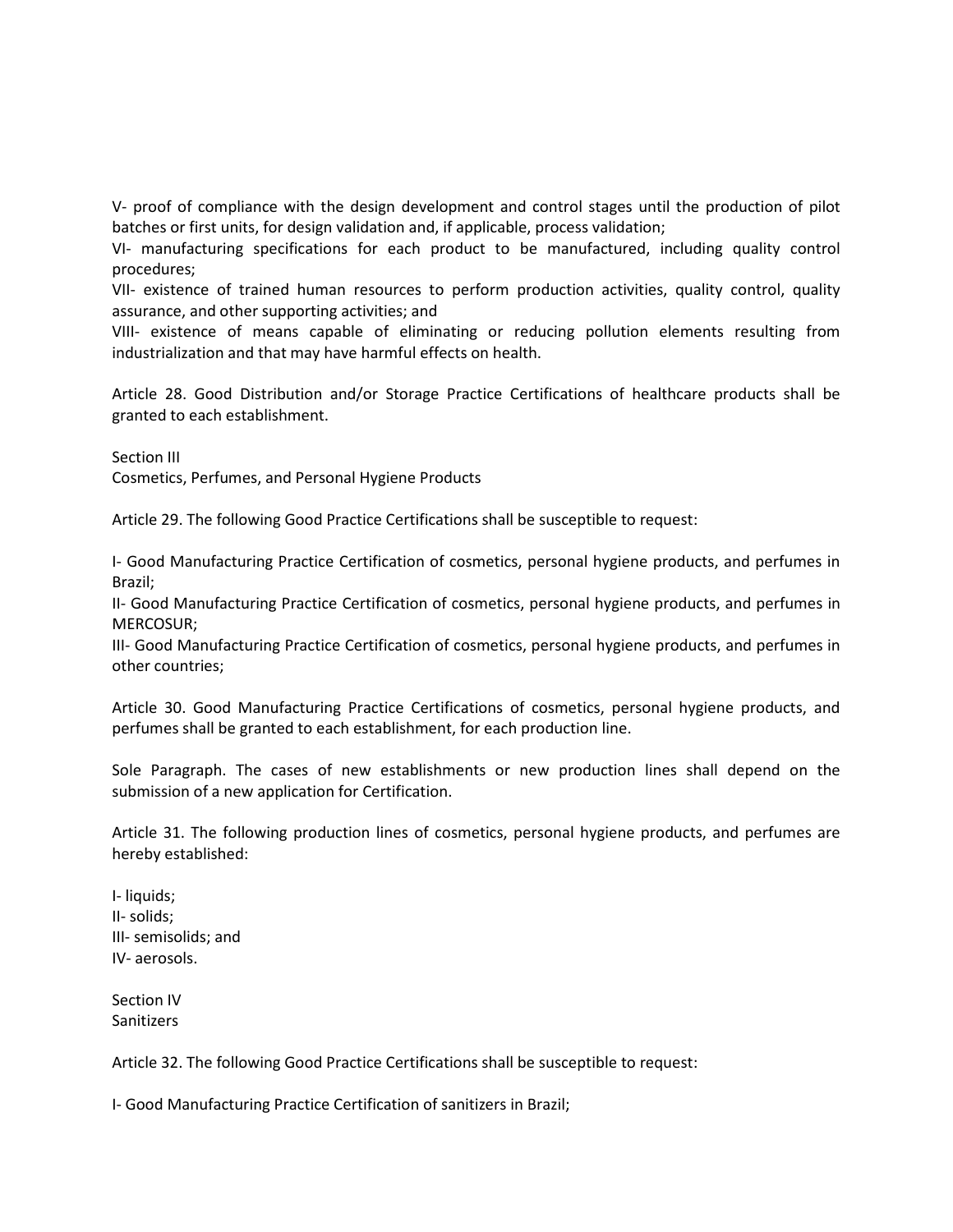II- Good Manufacturing Practice Certification of sanitizers in MERCOSUR; III- Good Manufacturing Practice Certification of sanitizers in other countries.

Article 33. Good Manufacturing Practice Certifications of sanitizers shall be granted to each establishment, for each production line.

Sole Paragraph. The cases of new establishments or new production lines shall depend on the submission of a new application for Certification.

Article 34. The following production lines of sanitizers are hereby established:

I- liquids; II- solids; III- semisolids; IV- aerosols.

Section V Pharmaceutical Supplies

Article 35. The following Good Practice Certifications shall be susceptible to request:

I- Good Manufacturing Practice Certification of pharmaceutical supplies in Brazil; II- Good Manufacturing Practice Certification of pharmaceutical supplies in MERCOSUR; III- Good Manufacturing Practice Certification of pharmaceutical supplies in other countries; and IV- Good Distribution and/or Storage Practice Certification of pharmaceutical supplies in Brazil.

Article 36. Good Manufacturing Practice Certifications shall be granted to each establishment, for each method of obtention.

Paragraph 1. The respective pharmaceutical supplies shall be listed for each method of obtention stated in the Certificate addressed in this Article.

Paragraph 2. Certifications addressing classes of penicillins, cephalosporins, carbapenems, citotoxics shall discriminate their respective supplies.

Paragraph 3. Certifications addressing hormonal products that require segregation of their production areas shall also discriminate their respective supplies.

Article 37. For the purposes of Certification of pharmaceutical supplies, the following methods of obtention shall be deemed as production lines:

I- mineral extraction; II- non-timber forest product extraction; III- chemical synthesis;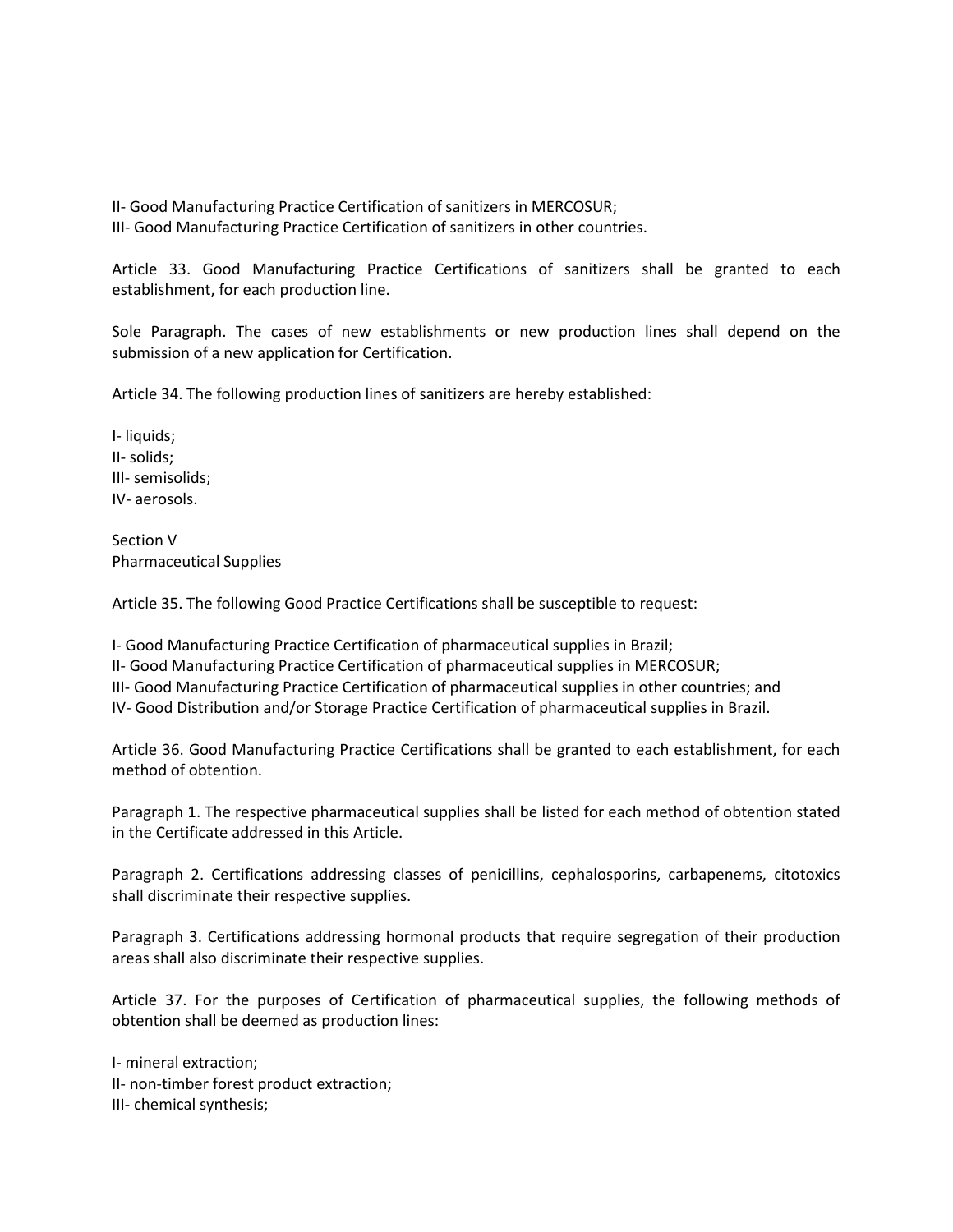IV- classic fermentation; and V- partial chemical synthesis.

Article 38. Good Distribution and/or Storage Practice Certifications of pharmaceutical supplies shall be granted to each establishment.

Article 39. Good Distribution and/or Storage Practice Certificates of pharmaceutical supplies shall present the number of the Special Authorization if the establishment certified has adequate conditions to control substances subject to special control.

## CHAPTER IV CRITERIA FOR THE CERTIFICATION OF ESTABLISHMENTS PREVIOUSLY CERTIFIED BY ANVISA

Article 40. In order to grant the Good Practice Certification addressed in the herein Chapter in cases of establishments located in countries part of MERCOSUR, except Brazil, Anvisa shall issue a technical opinion based on the guidelines laid down in the legislation in force within the scope of MERCOSUR.

Article 41. In cases of establishments located in Brazil or in countries not part of MERCOSUR, the Certification addressed in the herein Chapter may be granted based on the issuance of a technical opinion about the need or not of a new inspection, which shall consider the following items:

I- history of the compliance of the establishment to be certified with Good Practices, obtained by Anvisa from their inspection database;

II- history of deviations, technical complaints and adverse events (pharmacovigilance and technovigilance) and/or sanitary violations proven by the competent authorities, obtained by Anvisa from their database;

III- unchanged production lines and no inclusion of products of therapeutic classes that may not be manufactured within the same previously inspected area, according to the evaluation of the data submitted by the requesting party;

IV- with regard to pharmaceutical supplies, unchanged methods of obtention and no inclusion of supplies of therapeutic classes that may not be manufactured within the same previously inspected area, according to the evaluation of the data submitted by the requesting party;

V- validity of the Anvisa Operating Permit (AFE) granted to the requesting company or to the establishment object of Certification, verified by Anvisa's database;

VI- other documents indicated in the list of documents for Certification applications.

Sole Paragraph. Information may also be requested from other health surveillance authorities or organisms with which Anvisa has non-disclosure agreements.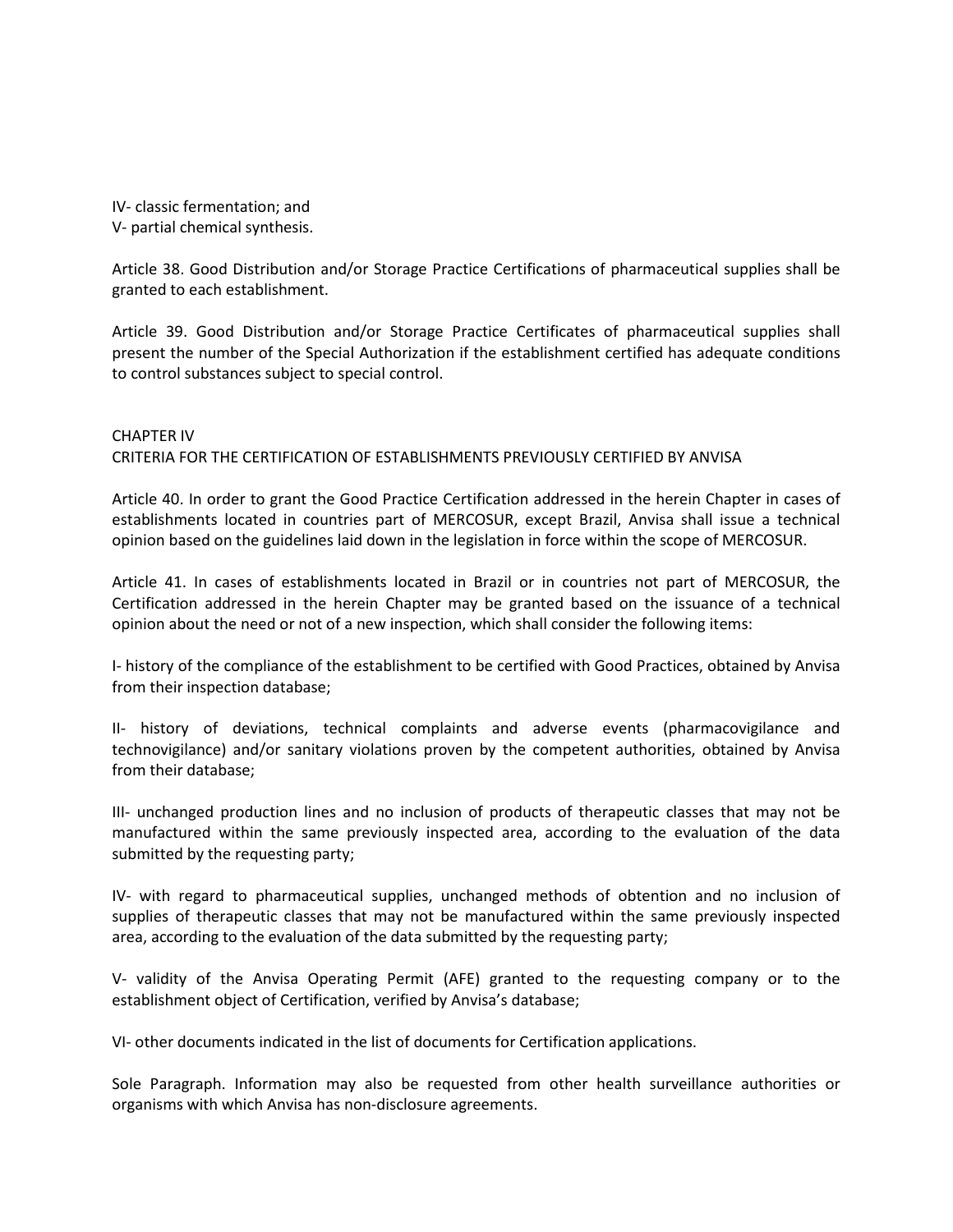Article 42. In order to be certified and not interrupt the validity of the Certification in force, the application for Good Practice Certification shall be submitted within the period of time between 270 days and 180 days before the expiration date of the certificate in force.

Article 43. In the hypotheses aforementioned in Articles 41 and 42, after having evaluated the technical and filing requirements set forth herein, Anvisa shall grant or dismiss the application until the expiration date of the Certificate.

Paragraph 1. Should the technical department of Anvisa not pronounce themselves before the expiration date of the certificate, this shall result in the publication of the certificate's automatic renewal.

Paragraph 2. Denial, absence of manifestation, or cancellation of the health surveillance inspection by the interested company shall hinder the automatic renewal of their Certificate or shall result in the cancellation of its automatic renewal.

Paragraph 3. The automatic renewal of the Certificate shall not exclude the possibility of analysis or its eventual cancellation, at any moment, if proven that the establishment does not comply with Good Practices.

Paragraph 4. The Certification shall not be automatically renewed if the analysis of the renewal application or the health surveillance inspection resulting from such application classifies the establishment as "under requirement".

Paragraph 5. Should the establishment be classified as "under requirement" or "unsatisfactory", the automatic renewals of the Certification shall be canceled.

CHAPTER V FINAL AND TEMPORARY PROVISIONS

Article 44. Proof of the conduction of self-inspections shall be available during health surveillance inspections.

Article 45. Failure to observe or non-compliance with the provisions set forth herein shall be deemed as sanitary violation, according to Law no. 6,437, of August 20th, 1977, being the offender subject to the penalties laid down in this statute.

Article 46. At any moment, Anvisa may conduct a patrol inspection or investigate complaints or possible irregularities related to any product addressed herein, regardless of the Certification process.